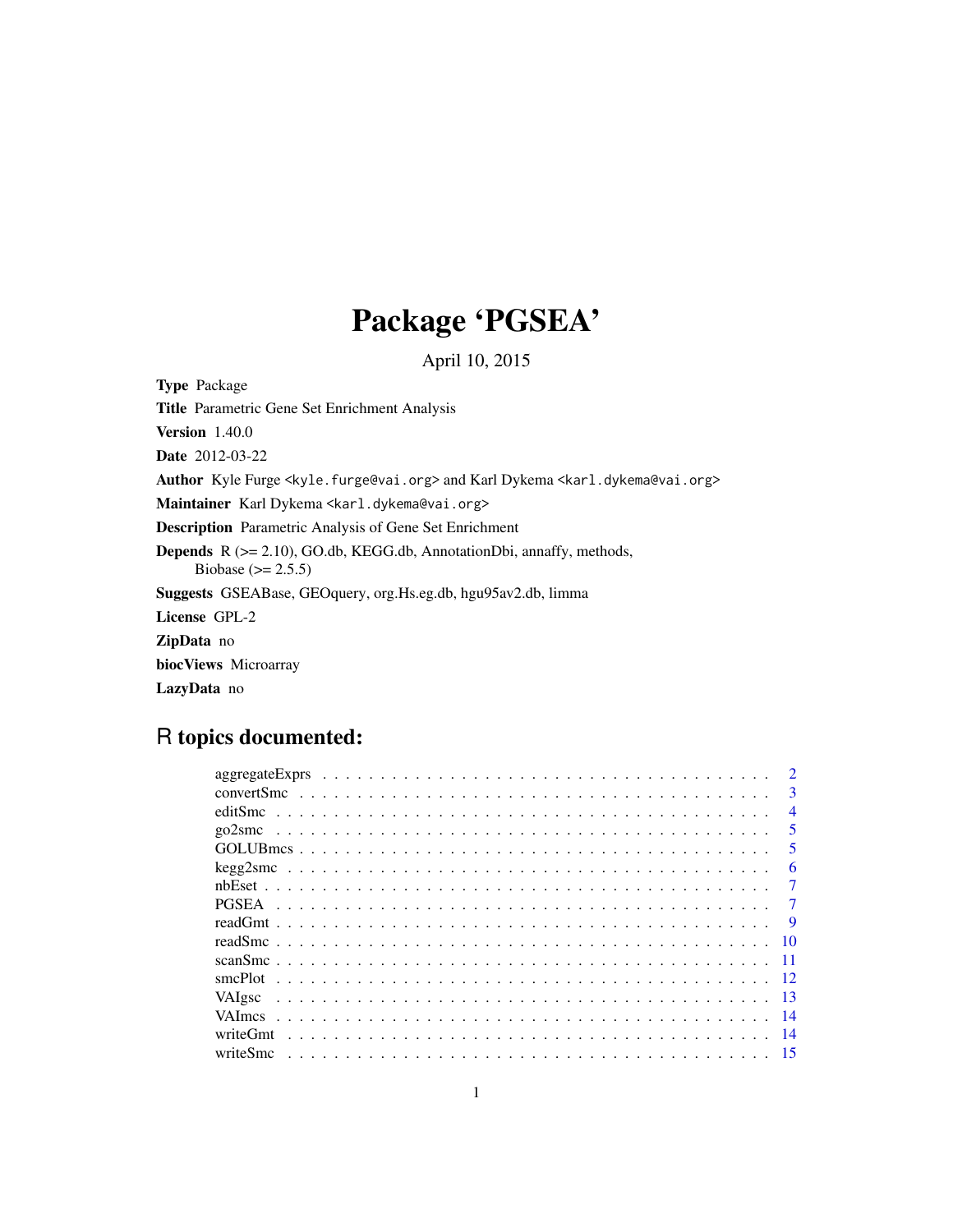#### <span id="page-1-0"></span>**Index** [17](#page-16-0)

aggregateExprs *Aggregate expression data*

#### Description

This function removes duplicates row names from an expression set, summarizing them with a function of the users choice. The "absMax" function located in package "reb" we have found to be useful.

#### Usage

```
aggregateExprs(x, package = "hgu133plus2", using = "ENTREZID", FUN, ...)
```
## Arguments

| X          | expression data - matrix, eSet, or ExpressionSet |
|------------|--------------------------------------------------|
| package    | annotation package of expression data            |
| using      | format type that gene IDs are converted to       |
| <b>FUN</b> | function by which to summarize duplicated values |
|            | extra parameters passed on to FUN                |

## Value

A matrix of expression data with the rows aggregated to a unique format chosen by the user. The new identifiers of the returned matrix are those specified with the "using" argument. To see possible values, use the ls() command illustrated below in the examples.

#### Author(s)

Kyle Furge <kyle.furge@vai.org> and Karl Dykema <karl.dykema@vai.org>

```
if (require(hgu95av2.db) & require(annaffy)) {
library(annaffy)
data(aafExpr)
class(exprs(aafExpr))
exprs(aafExpr)[1:4, 1:4]
```

```
#list possible values for the "using" argument
ls(pos=which(search()=="package:hgu95av2.db"))
```

```
convert <- aggregateExprs(exprs(aafExpr),"hgu95av2.db",FUN=mean,na.rm=TRUE)
convert[1:4,1:4]
}
```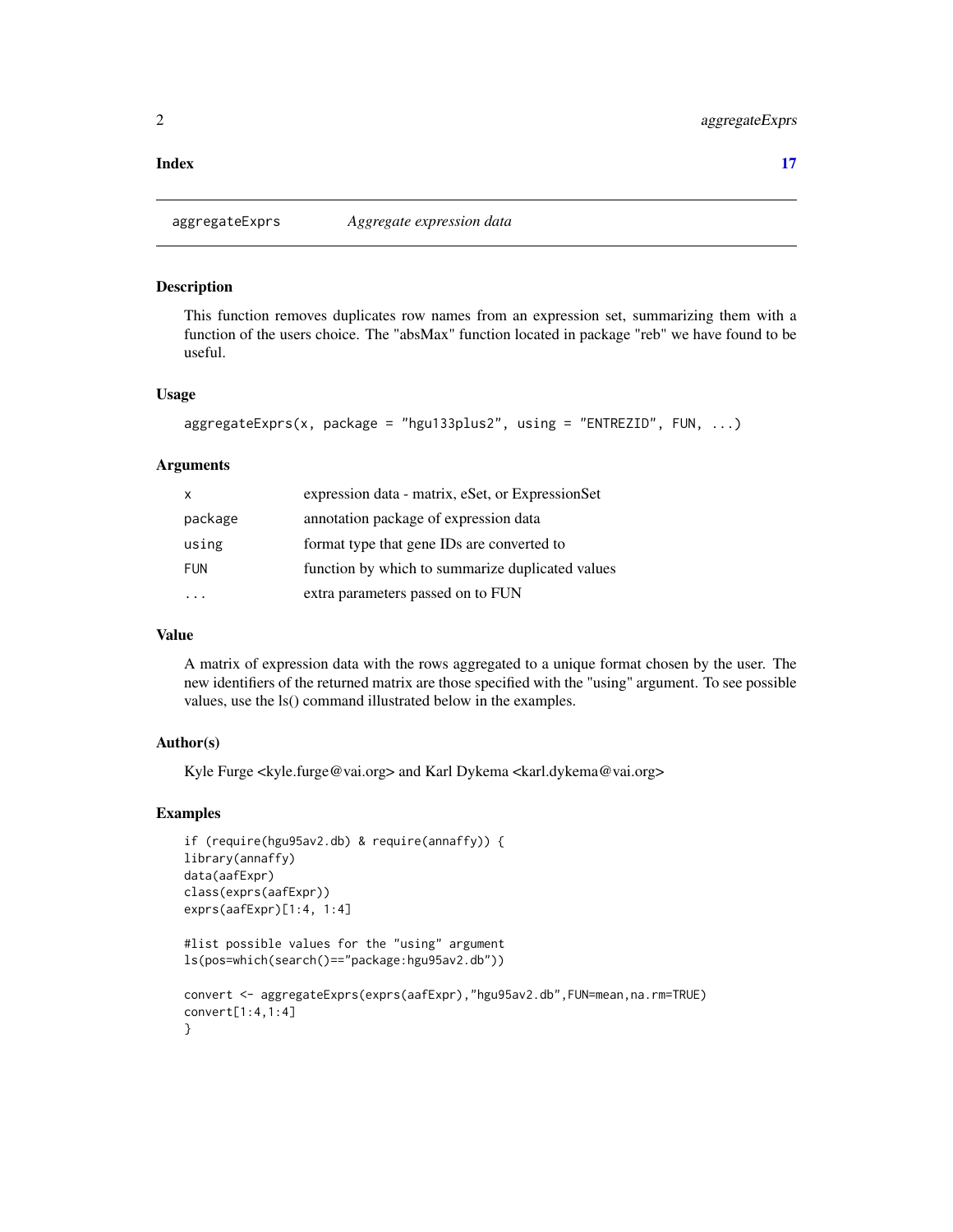<span id="page-2-0"></span>

This function will convert the Entrez IDs of an smc object to the corresponding Entrez IDs from a different species. Data from the homologene project is downloaded and used within this function.

## Usage

```
convertSmc(mcs, fromSpecies = "h", toSpecies = "r",hgX="./homologene.data")
```
## Arguments

| mc <sub>S</sub> | a list of "smc" objects                                                                          |
|-----------------|--------------------------------------------------------------------------------------------------|
| fromSpecies     | character - a single letter describing the species to convert from ie, h=human, $r=$<br>rat, etc |
| toSpecies       | character - a single letter describing the species to convert to ie, h=human, $r=$<br>rat, etc   |
| hgX             | character - file name of homologene data file                                                    |

## Details

This function will not work if you have not downloaded the homologene data file. Please use this command to do so: download.file("ftp://ftp.ncbi.nih.gov/pub/HomoloGene/current/homologene.data",destfile="homologene.

#### Value

a list of converted "smc" objects

#### Author(s)

Karl Dykema <karl.dykema@vai.org>

#### Examples

```
## Not run:
download.file("ftp://ftp.ncbi.nih.gov/pub/HomoloGene/current/homologene.data",destfile="homologene.data",mode=
```

```
datadir <- system.file("extdata", package = "PGSEA")
sample <- readGmt(file.path(datadir, "sample.gmt"))
```

```
converted <- convertSmc(sample[1:2],"h","r")
str(converted)
```
## End(Not run)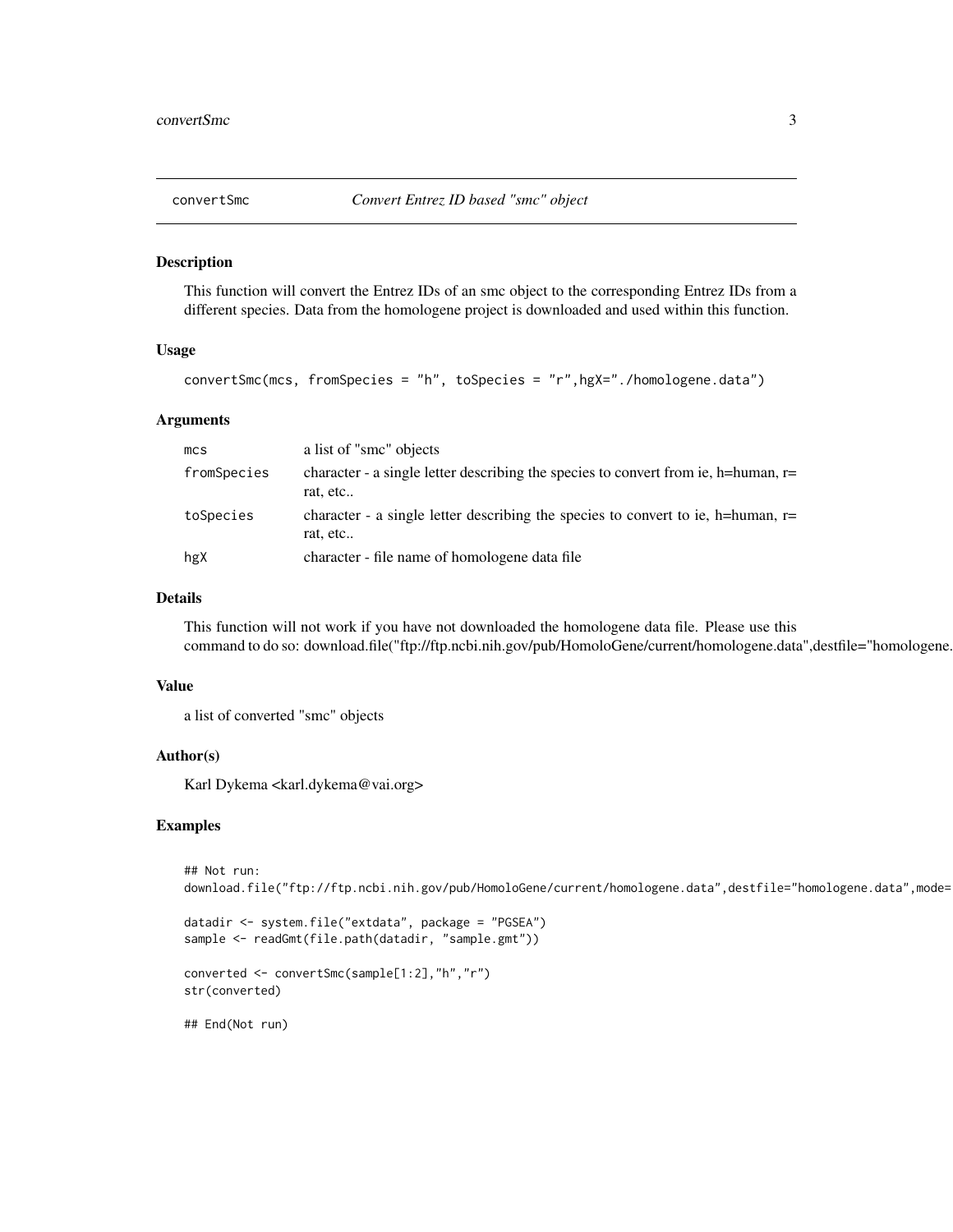<span id="page-3-0"></span>

This function will edit a single or list of "smc" objects.

### Usage

```
editSmc(smcList, attName = "creator", newAtt = "changed!!")
```
## Arguments

| smcList | a list of "smc" objects                |
|---------|----------------------------------------|
| attName | character - which slot to change       |
| newAtt  | character - what to change the slot to |

#### Value

a list of edited "smc" objects

## Author(s)

Karl Dykema <karl.dykema@vai.org

```
datadir <- system.file("extdata", package = "PGSEA")
sample <- readGmt(file.path(datadir, "sample.gmt"))
str(sample[1:2])
temp <- editSmc(sample[1:2],"creator","Joe Smith")
str(temp)
```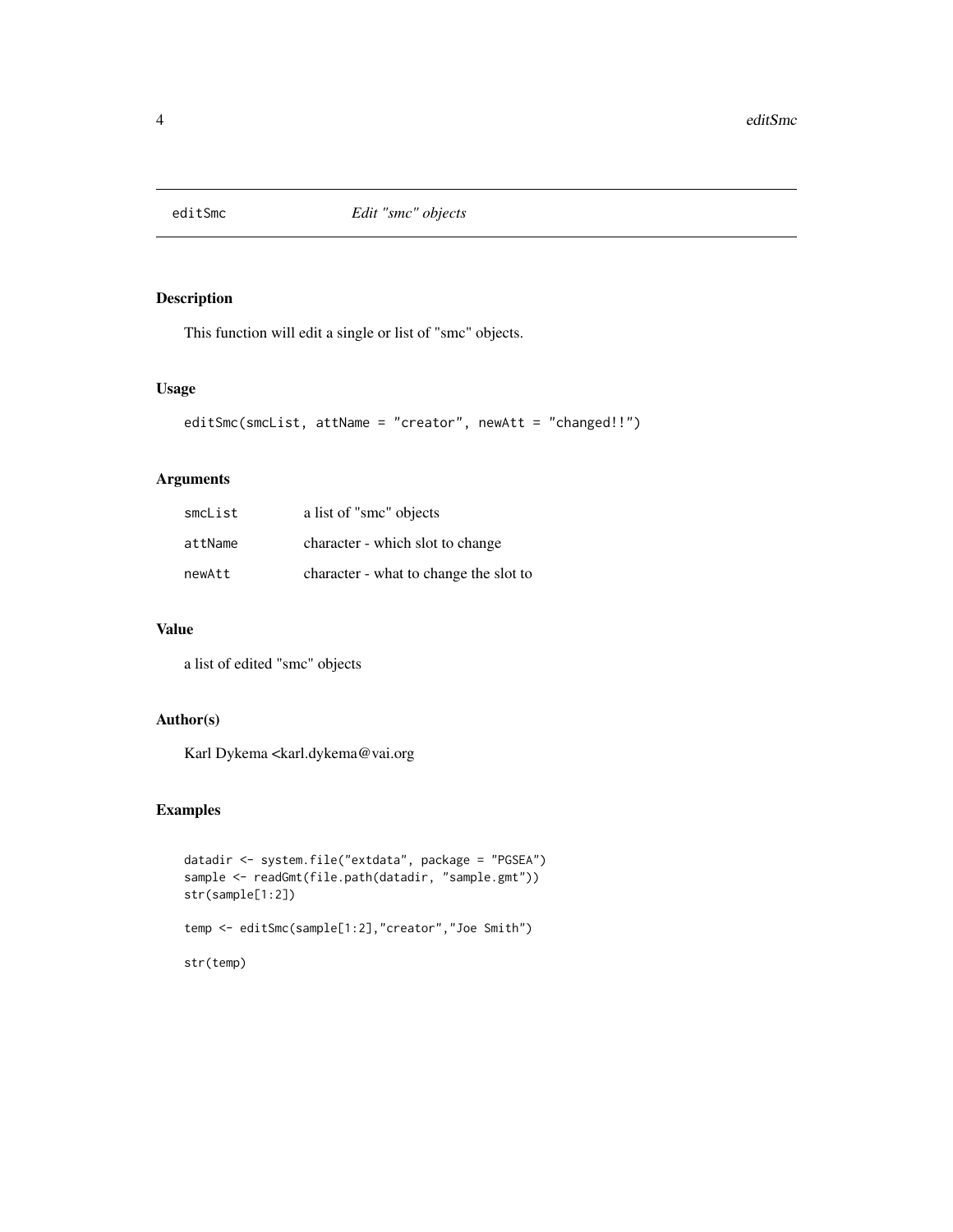<span id="page-4-0"></span>

This function creates "smc" objects from the "GO" Bioconductor library.

## Usage

 $go2smc(min = 50, max = 200, organism="human")$ 

## Arguments

| min      | numeric - minimum length of ids to be included |
|----------|------------------------------------------------|
| max      | numeric - maximum length of ids to be included |
| organism | character - organism                           |

## Value

a list of "smc" objects

## Author(s)

Karl Dykema <karl.dykema@vai.org>

## Examples

```
if(require(GO.db)){
mcs <- go2smc()[1:2]
str(mcs)
}
```

| <b>GOLUBmcs</b> |
|-----------------|
|                 |

Molecular Concepts prepared at VAI from data created by Golub et *al.*

## Description

386 molecular concepts generated at VAI. The data these concepts were generate from is available from <http://www.broad.mit.edu/cmap/>.

## Usage

data(GOLUBmcs)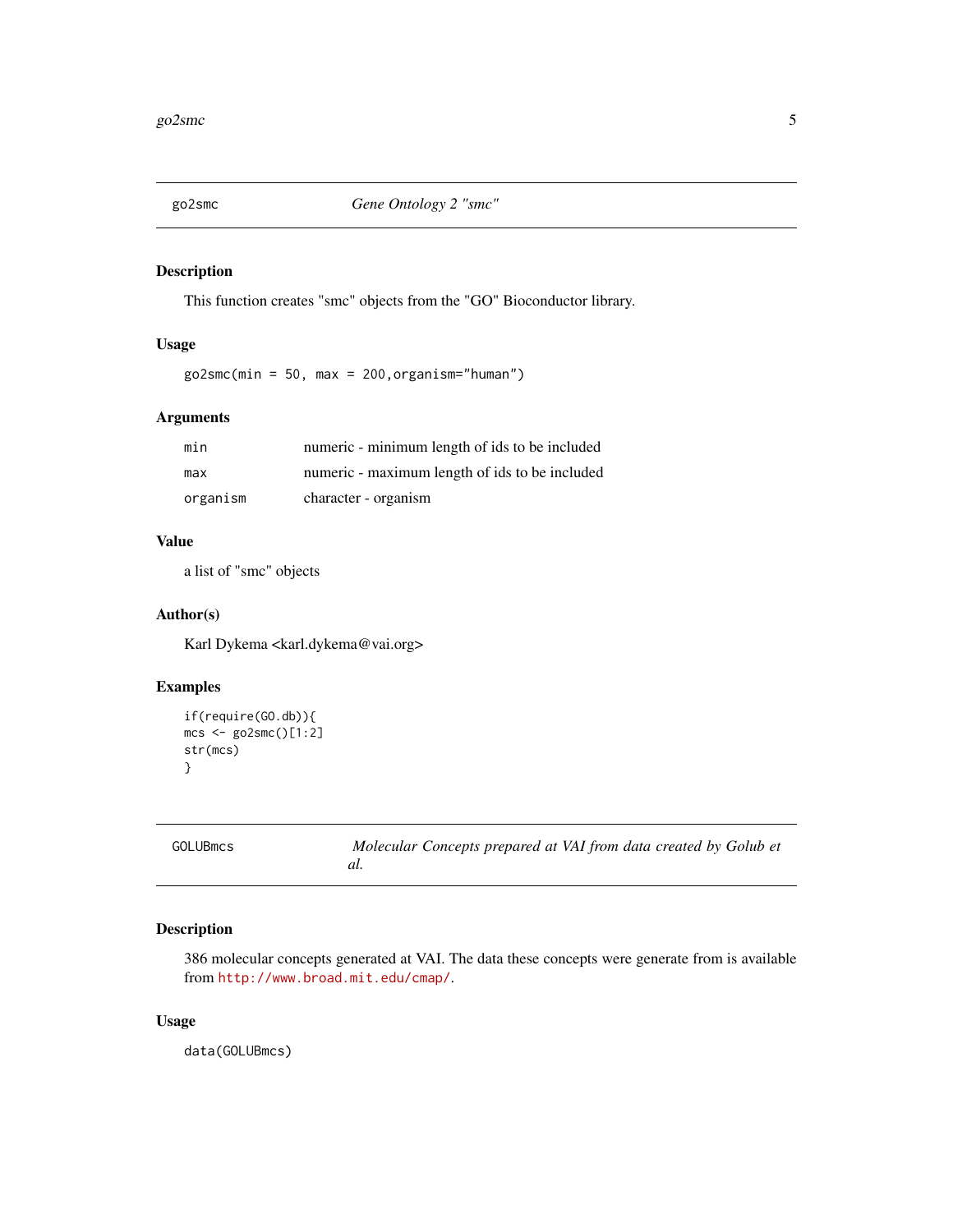## <span id="page-5-0"></span>Format

a list of "smc" objects

## Details

These concepts were generated using the limma BioConductor package. The code used for generation of these concepts is available upon request.

#### Source

<http://www.broad.mit.edu/cmap/>

#### Examples

```
data(GOLUBmcs)
str(GOLUBmcs[1:4])
```
kegg2smc *KEGG pathway to "smc"*

## Description

This function creates "smc" objects from the "KEGG" Bioconductor library.

#### Usage

kegg2smc(min = 1, max = 284,organism="human")

## Arguments

| min      | numeric - minimum length of ids to be included |
|----------|------------------------------------------------|
| max      | numeric - maximum length of ids to be included |
| organism | character - organism                           |

#### Value

a list of "smc" objects

#### Author(s)

Karl Dykema <karl.dykema@vai.org> and Richard Birnie <richard.birnie@pro-curetherapeutics.com>

```
if(require(KEGG.db)){
mcs <- kegg2smc(min=20,max=284)
length(mcs)
str(mcs[[1]])
}
```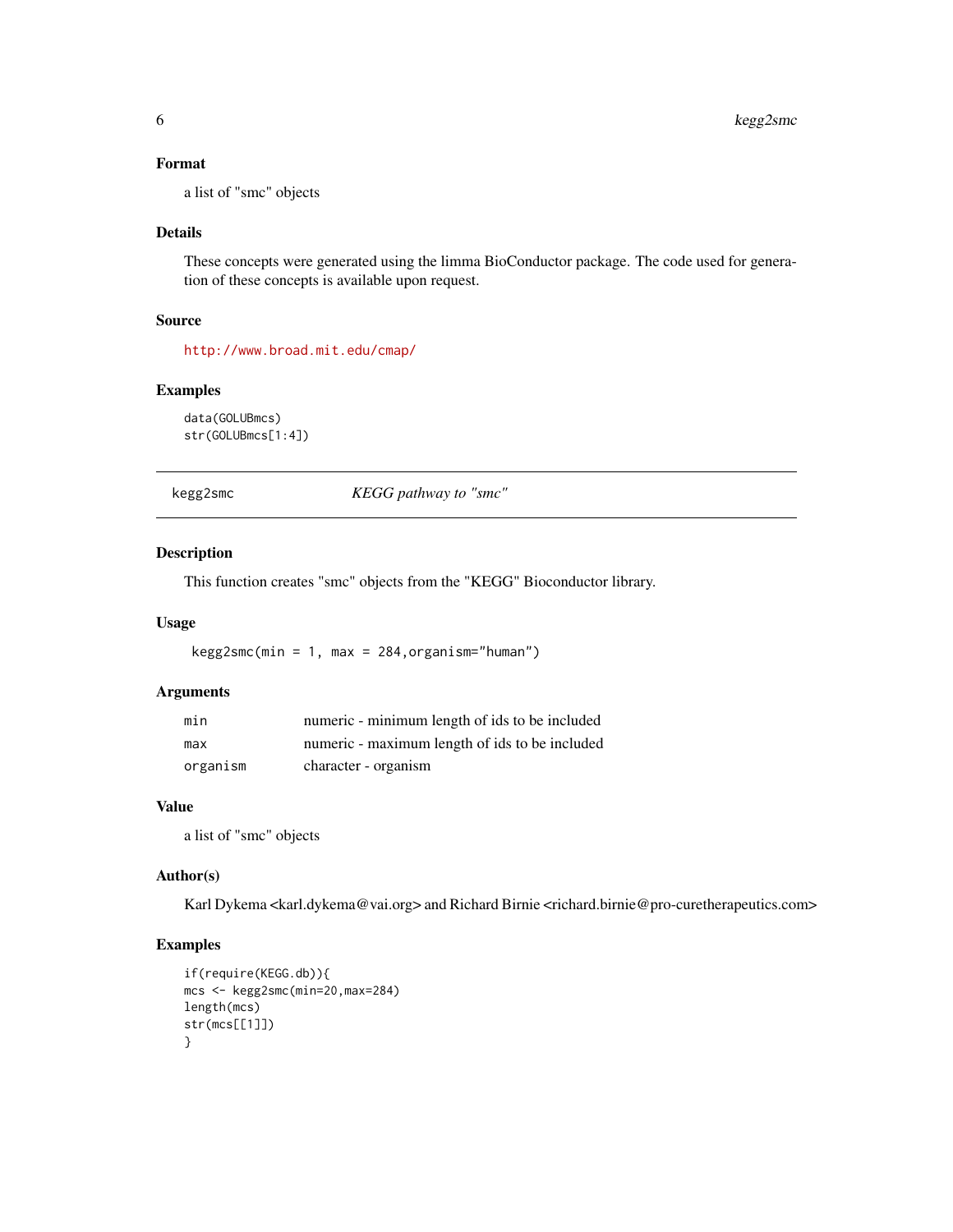<span id="page-6-0"></span>

Neuroblastoma Data set - reduced in size to comply with BioC package guidelines

#### Usage

data(nbEset)

#### Details

This dataset was retrieved from GEO [http://www.ncbi.nlm.nih.gov/geo/query/acc.cgi?acc=](http://www.ncbi.nlm.nih.gov/geo/query/acc.cgi?acc=GSE3960) [GSE3960](http://www.ncbi.nlm.nih.gov/geo/query/acc.cgi?acc=GSE3960) and consists of five reference samples, and ten primary neuroblastoma tumors. Four of the five reference samples GSM2827, GSM2842, GSM2883, and GSM2895 came from a separate dataset, [http://www.ncbi.nlm.nih.gov/geo/gds/gds\\_browse.cgi?gds=181](http://www.ncbi.nlm.nih.gov/geo/gds/gds_browse.cgi?gds=181)

## Source

<http://www.ncbi.nlm.nih.gov/geo/query/acc.cgi?acc=GSE3960>

#### Examples

data(nbEset) nbEset

PGSEA *Parametric Gene Set Enrichment Analysis*

#### Description

This package contains functions for an exploratory parametric analysis of gene expression data. This type of analysis can assist in determining of lists of genes, such as those deregulated in defined experimental systems, are similarly deregulated in other data sets.

This function subsets the data based on lists of genes, computes a summary statistic for each gene list, and returns the results in a convenient form.

#### Usage

```
PGSEA(exprs, cl, range = c(25, 500), ref = NULL, center = TRUE, p.value = 0.005, weighted = TRUE, enforce
```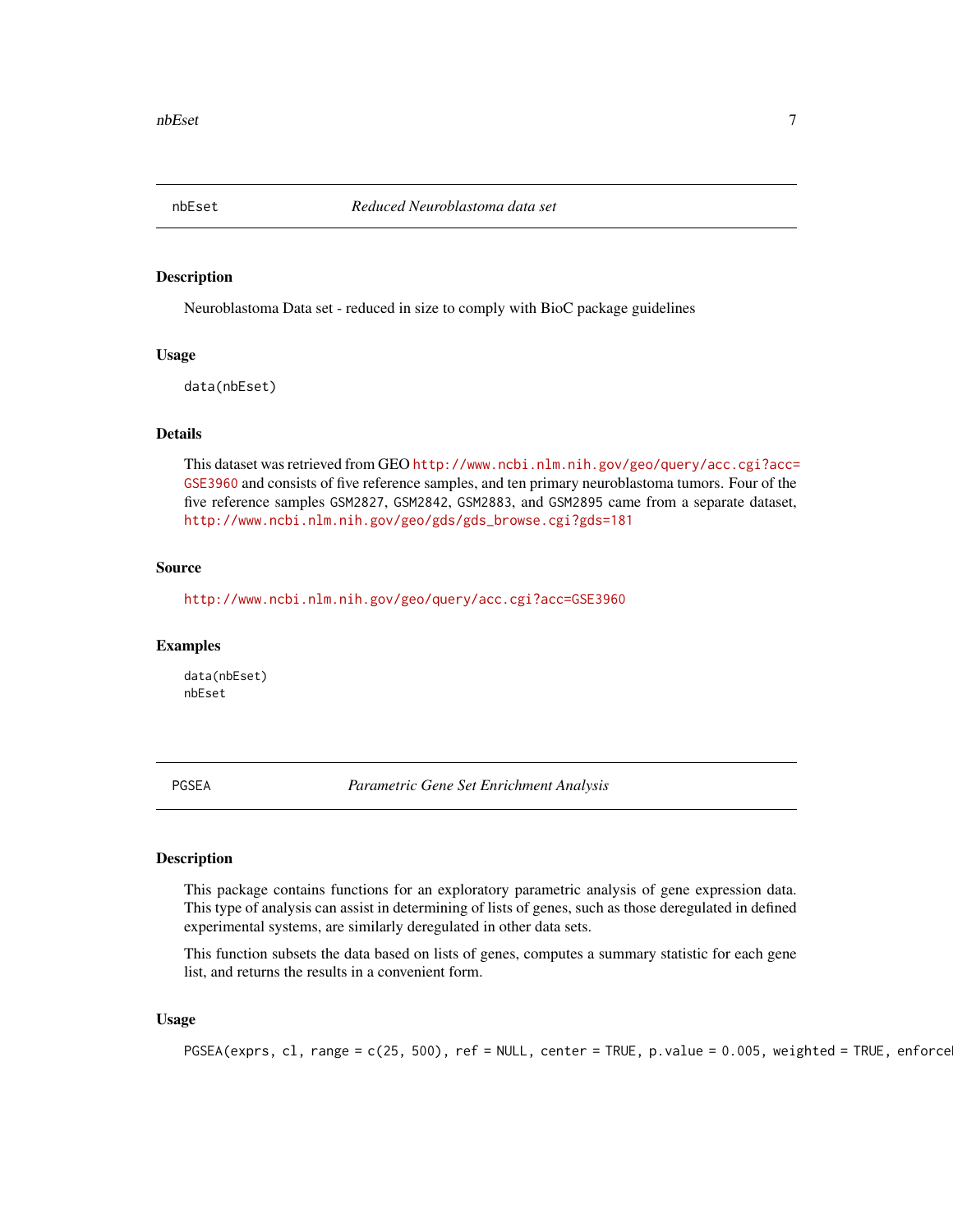#### Arguments

| exprs        | matrix expression data, a numeric matrix, eSet, or ExpressionSet                                                                                                                                                   |
|--------------|--------------------------------------------------------------------------------------------------------------------------------------------------------------------------------------------------------------------|
| cl           | gene set list - "GeneSetCollection" or list of "SMC" objects                                                                                                                                                       |
| range        | a 2 element vector describing the min and max length of concepts to analyze                                                                                                                                        |
| enforceRange | boolean - if TRUE, the expression matrix must contain data for the proper num-<br>ber of genes as set by the range argument to return a significant result. (this<br>argument is used for data that contains NA's) |
| ref          | a vector containing the index of reference samples from which to make compar-<br>isons. Defaults to NULL (internally referenced samples)                                                                           |
| center       | boolean - median center gene expression matrix columns prior to analysis. Can<br>be helpful if 'ref' is used                                                                                                       |
| p.value      | numeric p.value threshold or NA to return all data or TRUE to return a matrix<br>of p.values                                                                                                                       |
| weighted     | boolean - weight results by the size of each gene list                                                                                                                                                             |
| $\cdot$      | extra arguments passed along to FUN                                                                                                                                                                                |

#### Details

Gene expression values are separated into subsets based on the lists of genes contained in the cl argument. This can be a "GeneSetCollection" or a list of "SMC" (Simple Molecular Concept) objects. For example, readGmt can be used to produce a 'smc' object list from a simple tab-delimited text file. The gene expression values from each of these gene lists is extracted and a summary statistic is computed for each subset (or region in the case of chromosomal bands/arms).

The expression data must have the same identifiers as the list of genes being tested. If they are not, the expression data can be converted using the aggregateExprs function, that can use a current annotation environment to convert and condense the gene expression data.

By default the method set out by Kim and Volsky [http://www.biomedcentral.com/1471-2105/](http://www.biomedcentral.com/1471-2105/6/144) [6/144](http://www.biomedcentral.com/1471-2105/6/144) is applied to the gene set. If weighted==FALSE than the default t.test function is used.

The function is set up to perform the analysis on individual samples. For convenient method to analyze groups of samples, see the "Limma User's Guide" for more information on how to see up a contrast matrix and perform a linear model fit. The coefficients of the fit can then be used a input into the PGSEA function.

This package has not been extensively tested beyond a set of well defined curated pathways using the Affymetrix platform and significance values represent approximations. Any results should be confirmed by additional gene set testing methodologies.

## Value

If p.value is set to a number, a matrix of results that pass at that significance is returned, of size <number of samples> x <number of molecular concepts>.

If p.value is set to NA, all results are returned.

If p.value is set to TRUE, then a list is returned that consists of the PGSEA results as well as their p.values.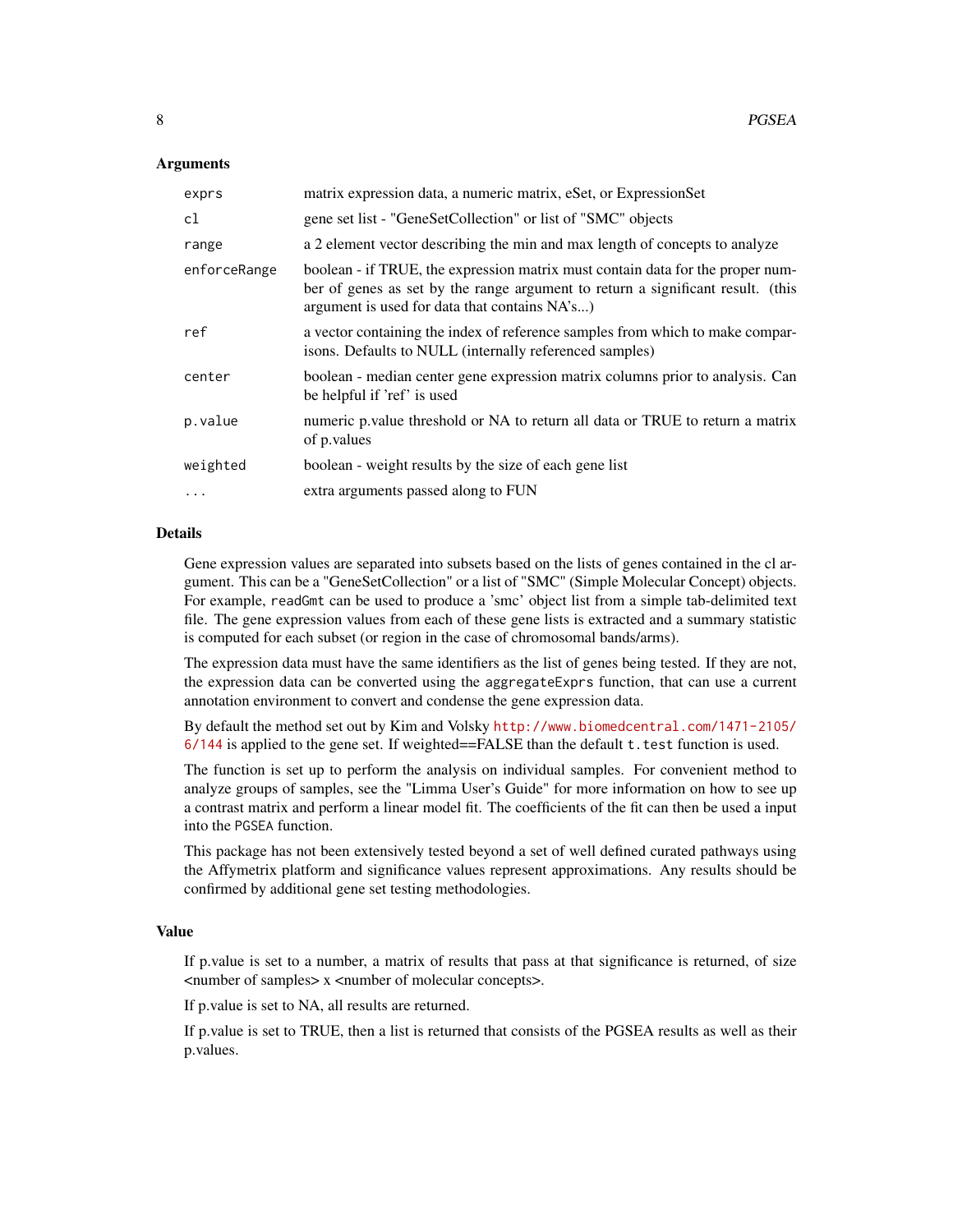#### <span id="page-8-0"></span>readGmt 9

## Note

<http://www.biomedcentral.com/1471-2105/6/144>

#### Author(s)

Kim SY, Volsky DJ., kyle.furge@vai.org and karl.dykema@vai.org

## References

PGSEA: Parametric Analysis of Gene Set Enrichment

## Examples

```
datadir <- system.file("extdata", package = "PGSEA")
sample <- readGmt(file.path(datadir, "sample.gmt"))
data(nbEset)
pg <- PGSEA(nbEset,cl=sample,ref=1:5)
```
print(pg[,-c(1:5)])

<span id="page-8-1"></span>readGmt *readGmt*

#### Description

This function will read a "gmt" file into R, returning results as a list of SMC objects.

#### Usage

readGmt(fname)

## Arguments

fname File name of concepts in .gmt format

#### Details

The .gmt file format is a tab delimited file format used to store gene lists. These gene lists are stored row by row. The first column is the gene set name. The second column is a brief description, and every entry after that is a gene within that gene set.

## Value

A list of SMC objects

#### Author(s)

Karl Dykema <karl.dykema@vai.org>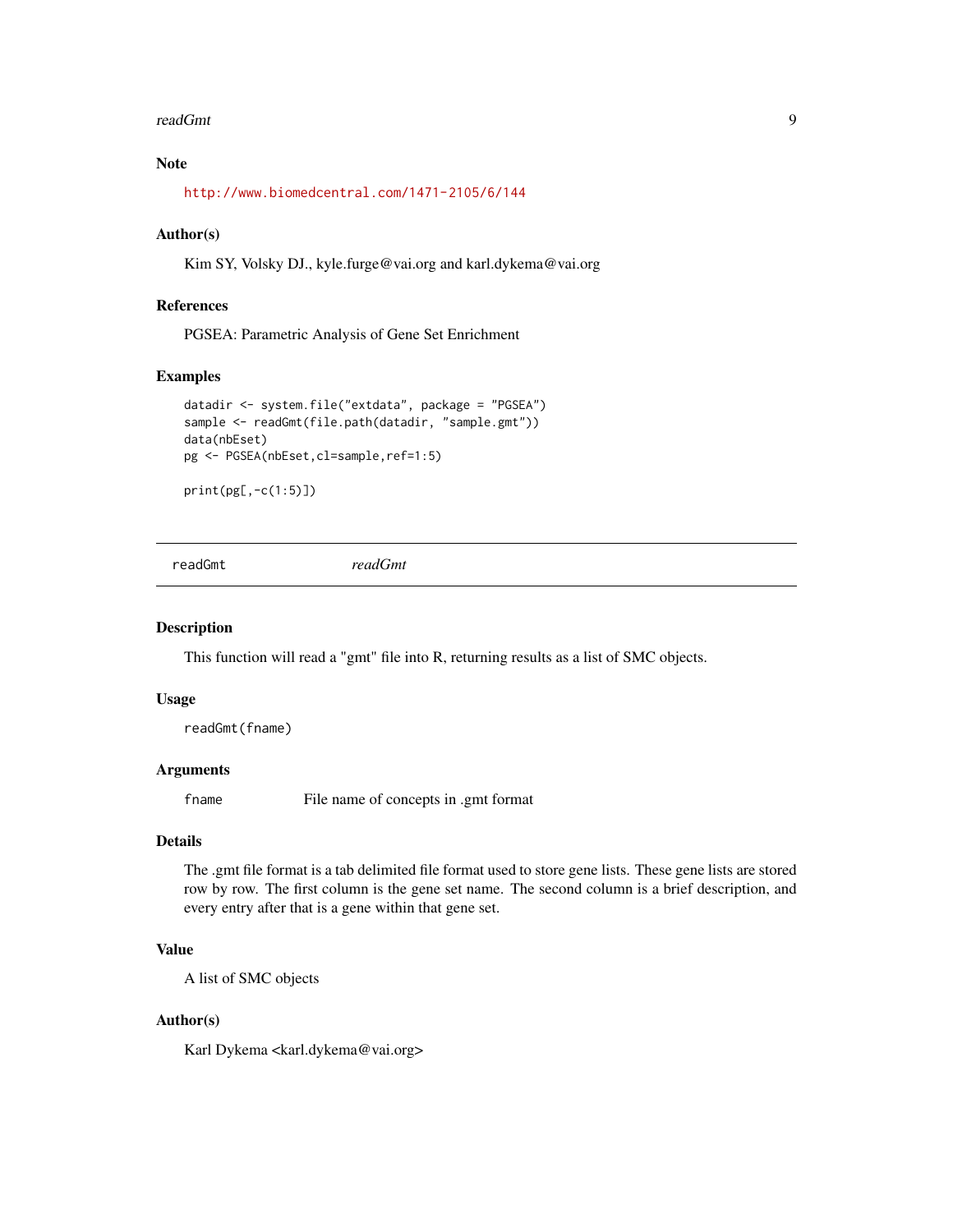#### <span id="page-9-0"></span>10 readSmc

## References

[http://www.broad.mit.edu/gsea/doc/data\\_formats.html#gmt](http://www.broad.mit.edu/gsea/doc/data_formats.html#gmt )

## See Also

[writeGmt](#page-13-1)

## Examples

```
datadir <- system.file("extdata", package = "PGSEA")
sample <- readGmt(file.path(datadir, "sample.gmt"))
str(sample)
```
readSmc *Read SMC files*

## Description

This function reads in SMCs (simple molecular concepts) from individual text files.

#### Usage

```
readSmc(files)
```
## Arguments

files a character vector of file names

## Value

A list of SMC objects

#### Author(s)

Kyle Furge <kyle.furge@vai.org> and Karl Dykema <karl.dykema@vai.org>

#### References

??

## See Also

[writeSmc](#page-14-1)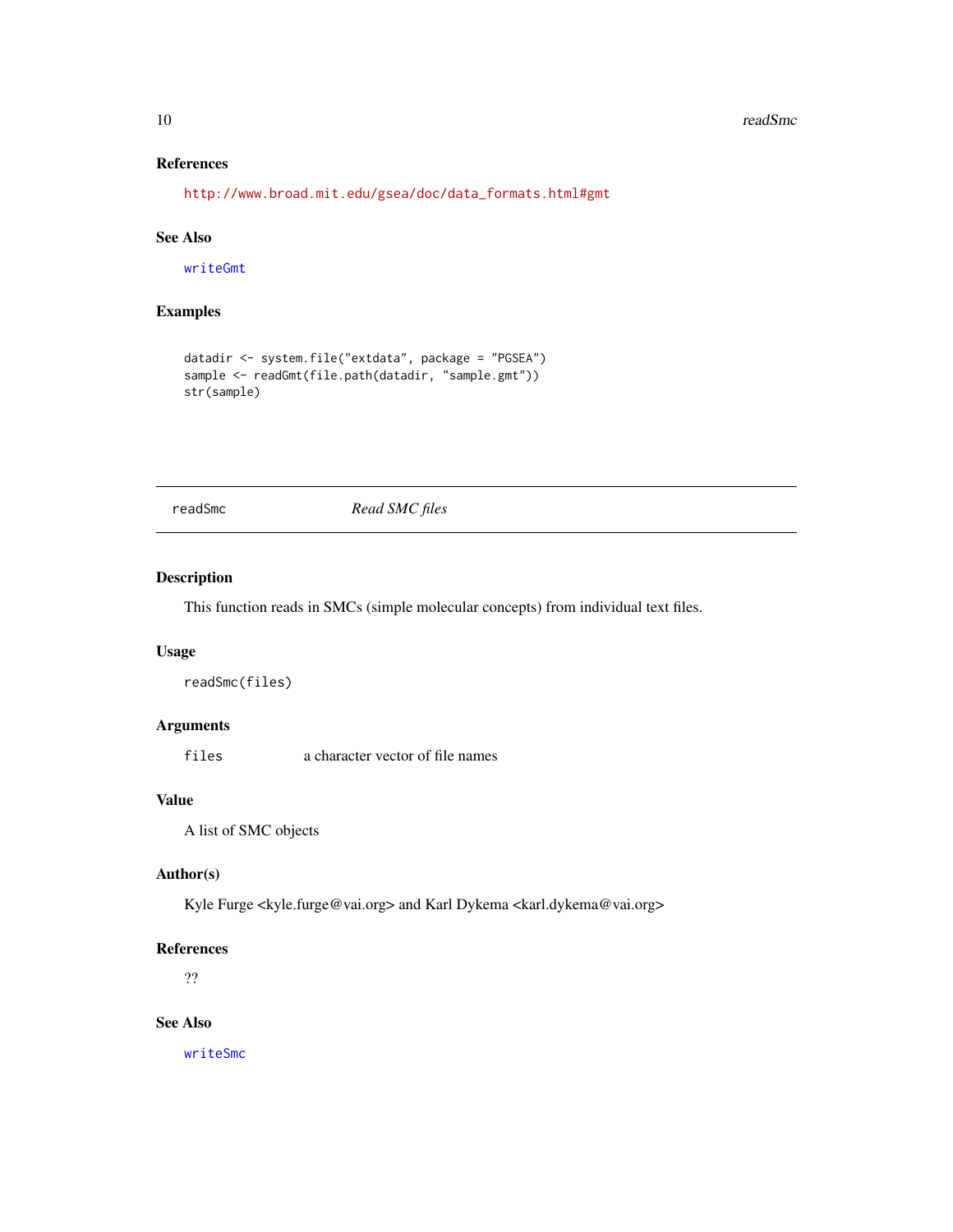#### <span id="page-10-0"></span>scanSmc 11

## Examples

```
datadir <- system.file("extdata", package = "PGSEA")
sample <- readGmt(file.path(datadir, "sample.gmt"))
str(sample)
sample[[1]]@reference <- "fileName"
## Not run:
writeSmc(sample[[1]])
smc <- readSmc("fileName-0.txt")
## End(Not run)
```
scanSmc *Scan through smc objects*

## Description

This function scans through smc objects and returns those with specified attributes.

## Usage

```
scanSmc(smcList, scanSlot = "private", scanFor = "no")
```
### Arguments

| smcList  | list of "smc" objects                         |
|----------|-----------------------------------------------|
| scanSlot | character - which smc slot to investigate     |
| scanFor  | character - what character string to look for |

## Value

a list of "smc" objects with the desired attribute

### Author(s)

Karl Dykema <karl.dykema@vai.org>

```
datadir <- system.file("extdata", package = "PGSEA")
sample <- readGmt(file.path(datadir, "sample.gmt"))
sample[1:2] <- editSmc(sample[1:2],"creator","Joe Smith")
scanned <- scanSmc(sample,"creator","Joe Smith")
```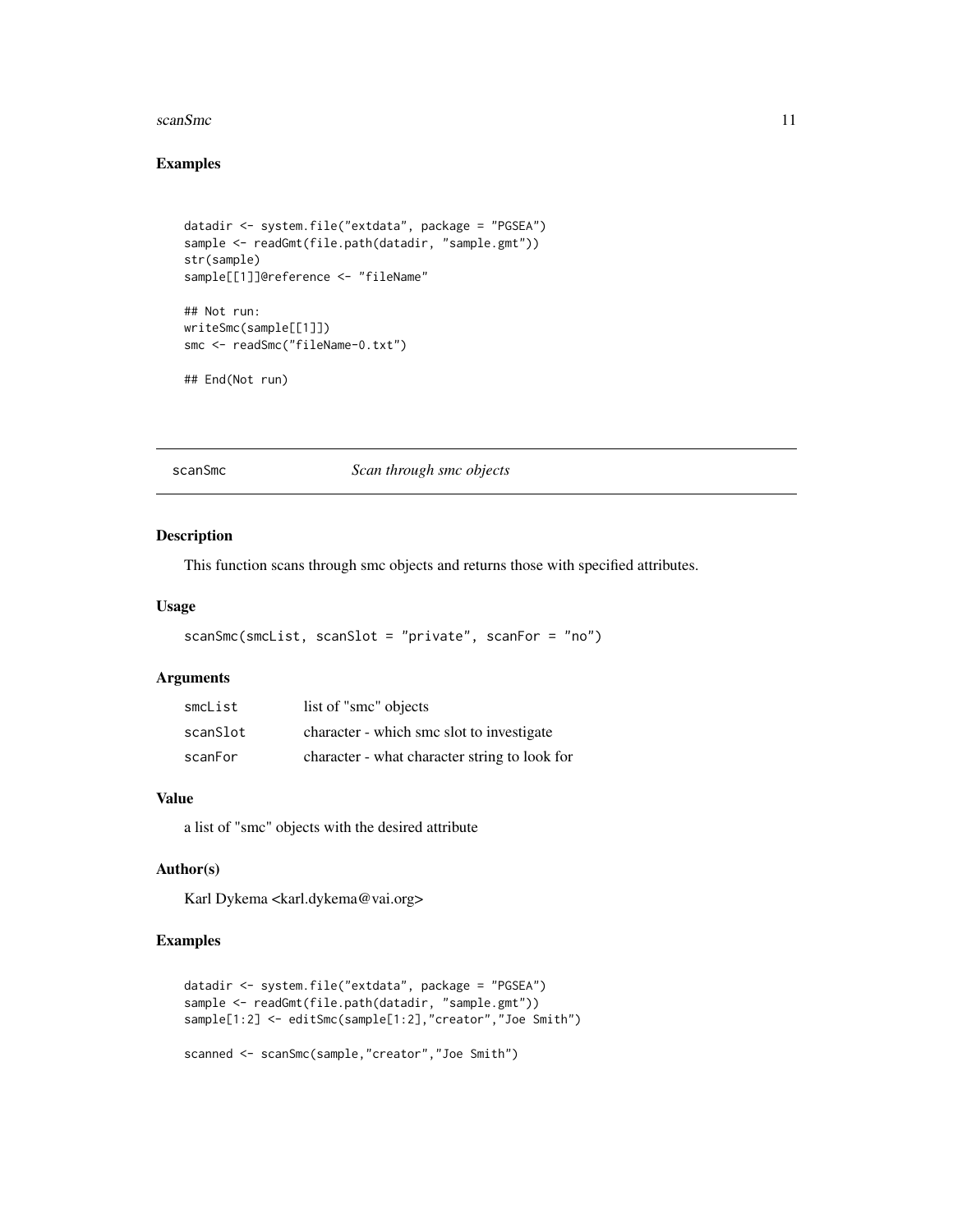<span id="page-11-0"></span>12 smcPlot

str(scanned)

smcPlot *Plot PGSEA results*

## Description

This basic function will plot results from PGSEA with easy altering of margins, colors, and text.

## Usage

 $smcPlot(m, ff = NULL, skip = "NO", scale = c(-3, 3), na-color = par("bg"), margins = NULL, r.cex = NULL, c$ 

## Arguments

| m         | matrix - your results from PGSEA (or any other numeric matrix of data)                                        |
|-----------|---------------------------------------------------------------------------------------------------------------|
| ff        | factor - this factor corresponds to the subtypes of your samples and will control<br>the column names         |
| skip      | character - which subtype(s) to skip from "ff"                                                                |
| scale     | vector, length 2 - this vector sets the minimum and maximum values for the<br>graph scale (at bottom of plot) |
| na.color  | character - color to display in the result of an NA                                                           |
| margins   | vector, length 4 - this vector gives the expansion values for the margins                                     |
| r.cex     | numeric - number giving the amount by which row names should be scaled<br>relative to the default             |
| c.cex     | numeric - number giving the amount by which column names should be scaled<br>relative to the default          |
| show.grid | boolean - show grid outlines within plot?                                                                     |
| cnames    | boolean or character - vector of alternative column names                                                     |
| rnames    | boolean or character - vector of alternative row names                                                        |
| grid.lty  | numeric - line type of the grid lines                                                                         |
| clust     | boolean - want to cluster?                                                                                    |
| $\cdots$  | additional graphical parameters passed along to the plotting function                                         |

## Author(s)

Karl Dykema <karl.dykema@vai.org>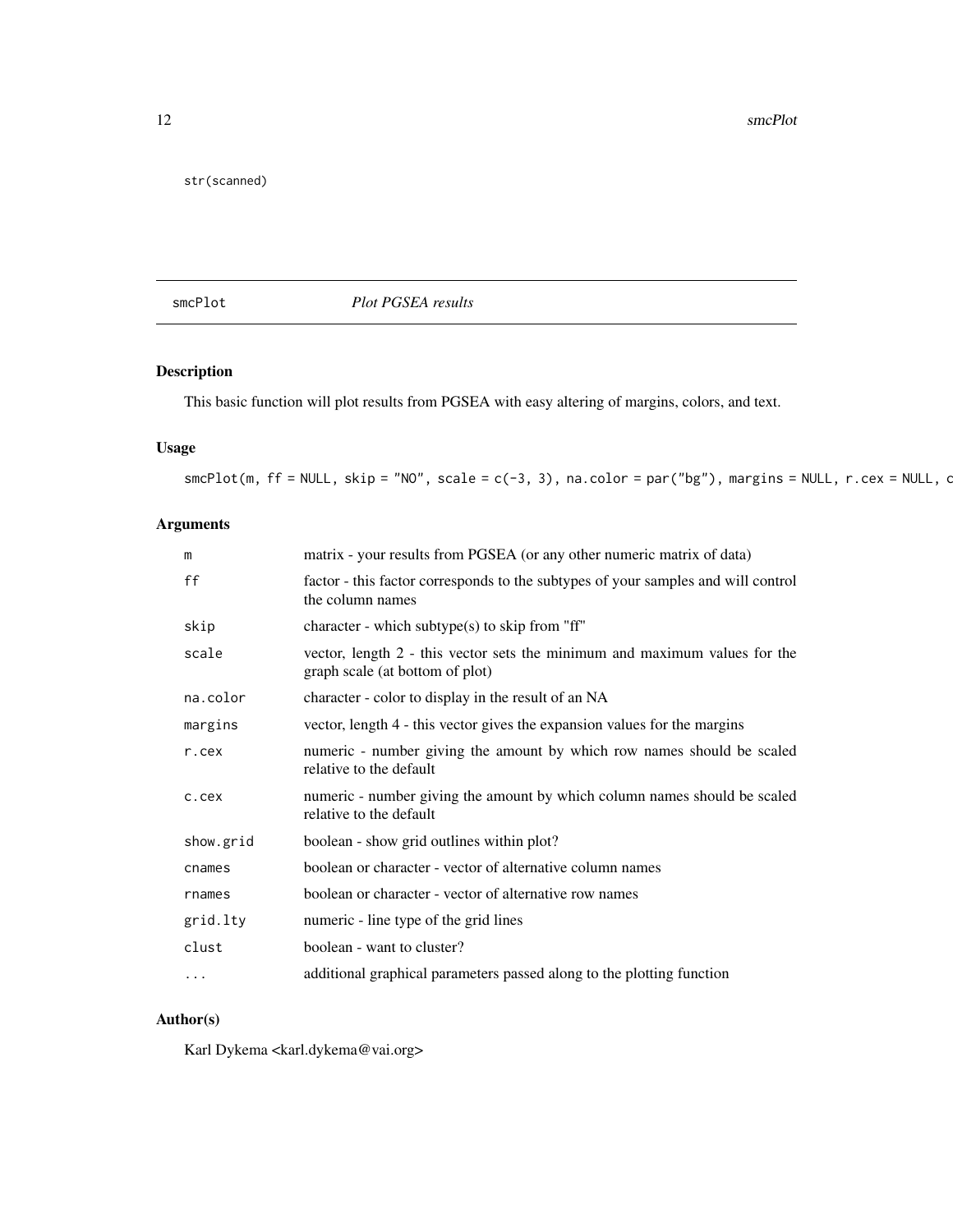#### <span id="page-12-0"></span>VAIgsc 23

## Examples

```
library(PGSEA)
datadir <- system.file("extdata", package = "PGSEA")
sample <- readGmt(file.path(datadir, "sample.gmt"))
data(nbEset)
pg <- PGSEA(nbEset,cl=sample,ref=1:5)
sub <- factor(c(rep(NA,5),rep("NeuroB",5),rep("NeuroB_MYC+",5)))
smcPlot(pg,sub,scale=c(-10,10),col=.rwb,margins=c(1,1,8,13))
```
VAIgsc *Molecular Concepts (Gene Sets) prepared at VAI*

## Description

A few gene sets compiled at VAI. We have found useful in our analysis.

#### Usage

data(VAIgsc)

## Format

The format is: chr "VAIgsc"

## Source

Various sources... See individual objects for PMID, GEO accession, etc..

```
data(VAIgsc)
summary(VAIgsc)
details(VAIgsc[[1]])
```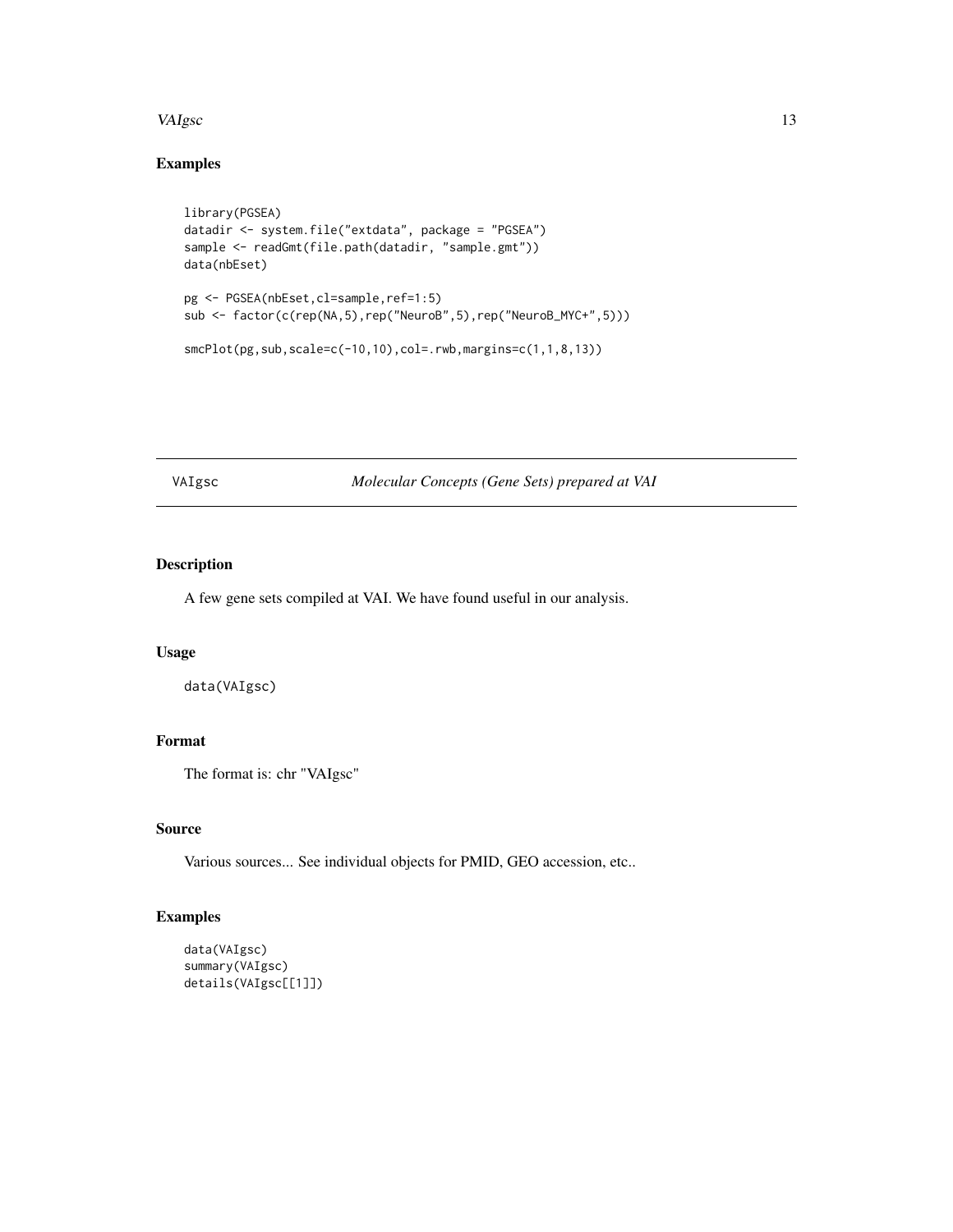<span id="page-13-0"></span>

A few gene sets compiled at VAI. We have found useful in our analysis.

## Usage

data(VAImcs)

#### Format

a list of "smc" objects

#### Source

See individual concepts for PMID or other source information.

## Examples

data(VAImcs) str(VAImcs)

<span id="page-13-1"></span>writeGmt *writeGmt*

## Description

This function writes out SMC objects into .gmt file format

## Usage

writeGmt(fname, cl)

#### Arguments

| fname | name of the file to be written out |
|-------|------------------------------------|
| c1    | list of SMC objects                |

## Details

The .gmt file format is a tab delimited file format used to store gene lists. These gene lists are stored row by row. The first column is the gene set name. The second column is a brief description, and every entry after that is a gene within that gene set.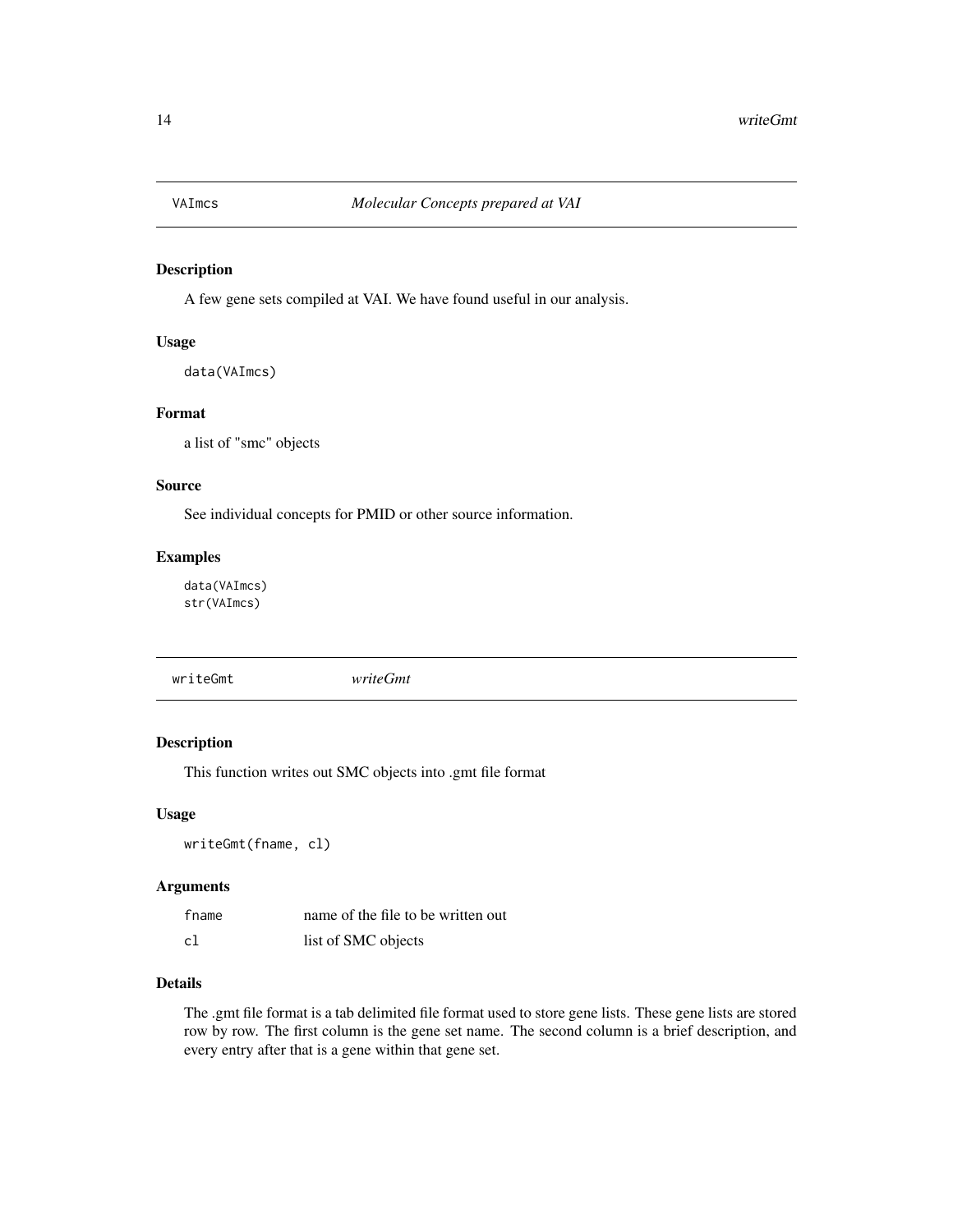#### <span id="page-14-0"></span>writeSmc 15

## Author(s)

Kyle Furge <kyle.furge@vai.org> and Karl Dykema <karl.dykema@vai.org>

## References

[http://www.broad.mit.edu/gsea/doc/data\\_formats.html#gmt](http://www.broad.mit.edu/gsea/doc/data_formats.html#gmt )

## See Also

[readGmt](#page-8-1)

## Examples

```
datadir <- system.file("extdata", package = "PGSEA")
sample <- readGmt(file.path(datadir, "sample.gmt"))
str(sample)
## Not run:
writeGmt(paste(datadir,"/output.gmt",sep=""),sample)
## End(Not run)
```
<span id="page-14-1"></span>writeSmc *writeSmc*

## Description

This function will write out SMC objects to individual text files

#### Usage

writeSmc(x)

#### Arguments

x an object of class SMC

#### Details

The file name is determined by the reference slot of the SMC object.

#### Author(s)

Kyle Furge <kyle.furge@vai.org> and Karl Dykema <karl.dykema@vai.org>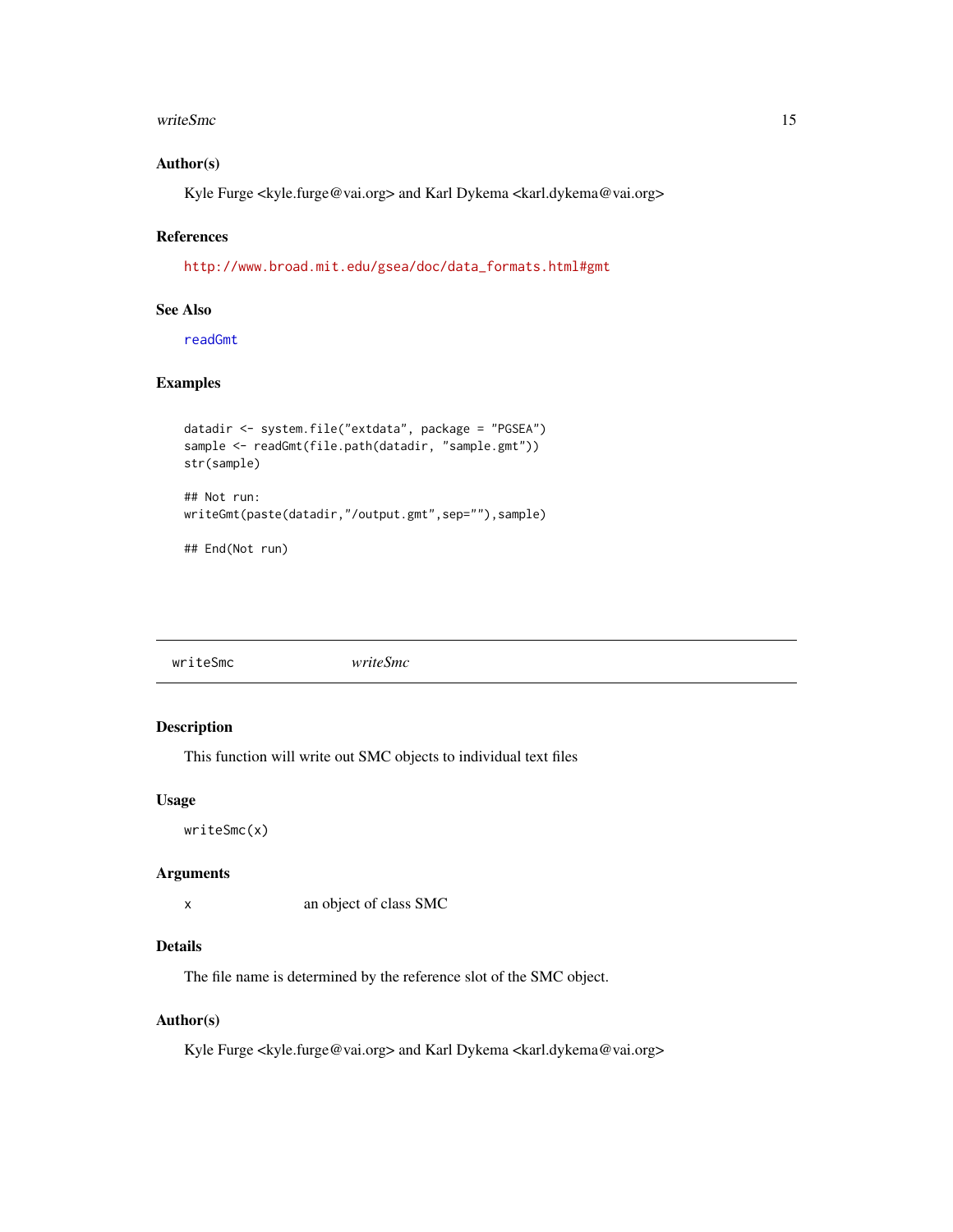16 writeSmc

## See Also

[writeSmc](#page-14-1)

## Examples

```
datadir <- system.file("extdata", package = "PGSEA")
sample <- readGmt(file.path(datadir, "sample.gmt"))
str(sample)
sample[[1]]@reference <- "fileName"
```
## Not run: writeSmc(sample[[1]])

## End(Not run)